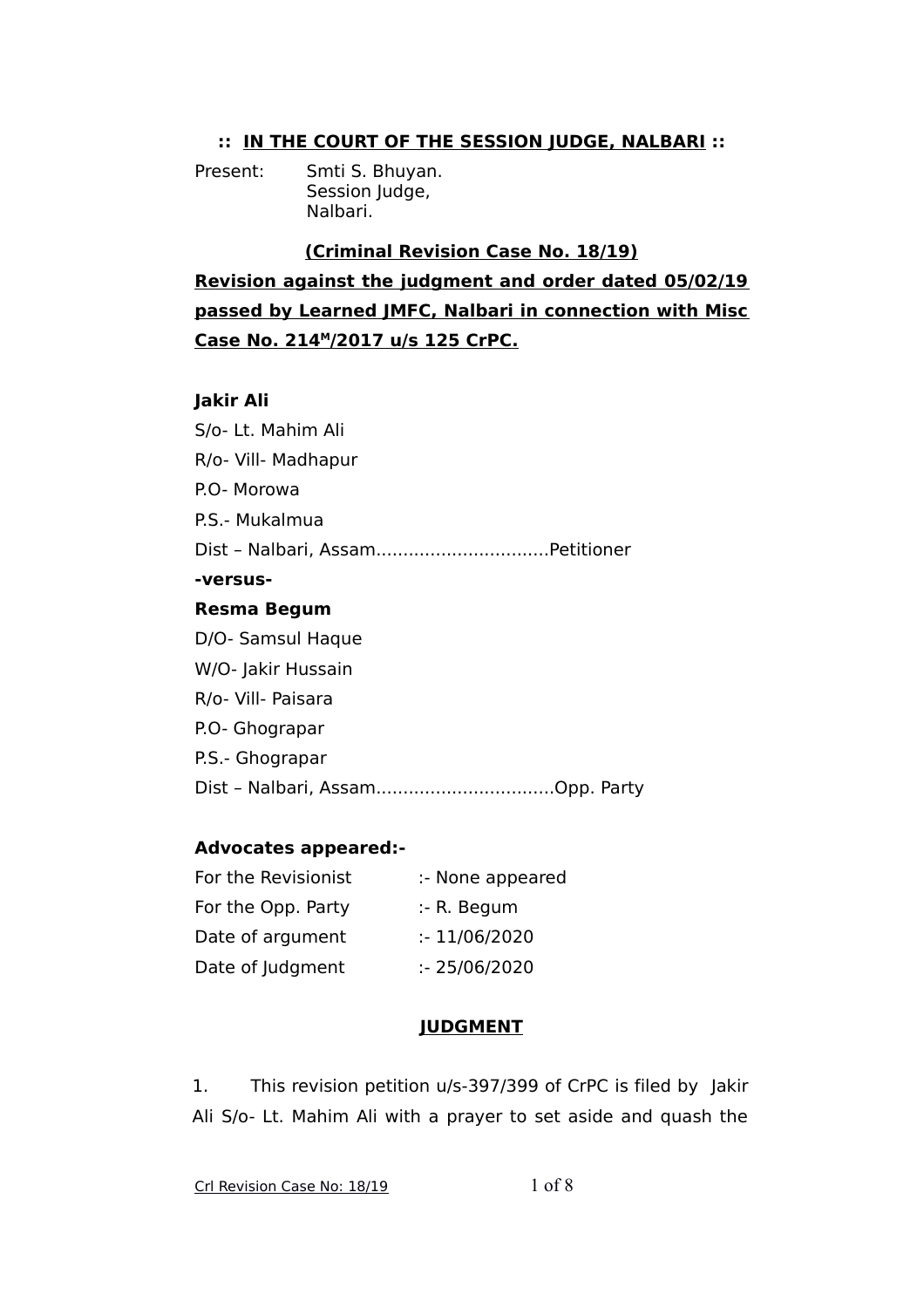order dated 05/02/2019 passed by the Learned JMFC Nalbari, in connection with case No. 214<sup>m</sup>/2017 directing the revisionist petitioner to pay an amount of Rs. 1,000 to Resma Begum and Rs. 1,000 each to her daughters per month from the date of order.

2. The fact leading to this revision petition is that Opp. Party Reshma Begum as first party filed a petition u/s 125 CrPC before the Learned CJM Nalbari, with a prayer to accept her petition and passed order directing second party Mr. Jakir Hussain, the present revisionist to pay monthly maintenance of Rs. 5,000 in her favour and Rs. 5,000 each to her both the daughter total Rs. 15,000. The case of the first party is that she is a simple village lady. Seventeen years back her marriage was solemnized with second party and denmohar fixed Rs. 1,00,000/- (one lakh) and gave Rs. 101/- (one hundred one) as first installment. After the marriage she and second party started their conjugal life at the house of second party. She gave birth to two girls out of their wedlock, they are aged 16 years and 11 years and their name are Mamoni Begum and Samaira Begum. After 2/3 years of their marriage her husband started torturing her in demand of dowry and second party had driven out her from his house for several times. Their family members counsel them and drop her at his house and in the year 2015 when first party was suffering from acute abdominal pain, family members of her father took her to Guwahati Medical College hospital where she had under-gone gall bladder operation and her fathers family members beard the cost of her operation. Her husband was contacted but he did not give any response and neglected her and refused to keep her at his house and since then she is staying at her parents house and her elder daughter Mamoni Begum is suffering from nerve diseases for which she is now physically disabled and her second daughter is a student of Class-VI of Bishnujyoti H.S School and she is unable to maintain and bear the medical bill

Crl Revision Case No: 18/19 2 of 8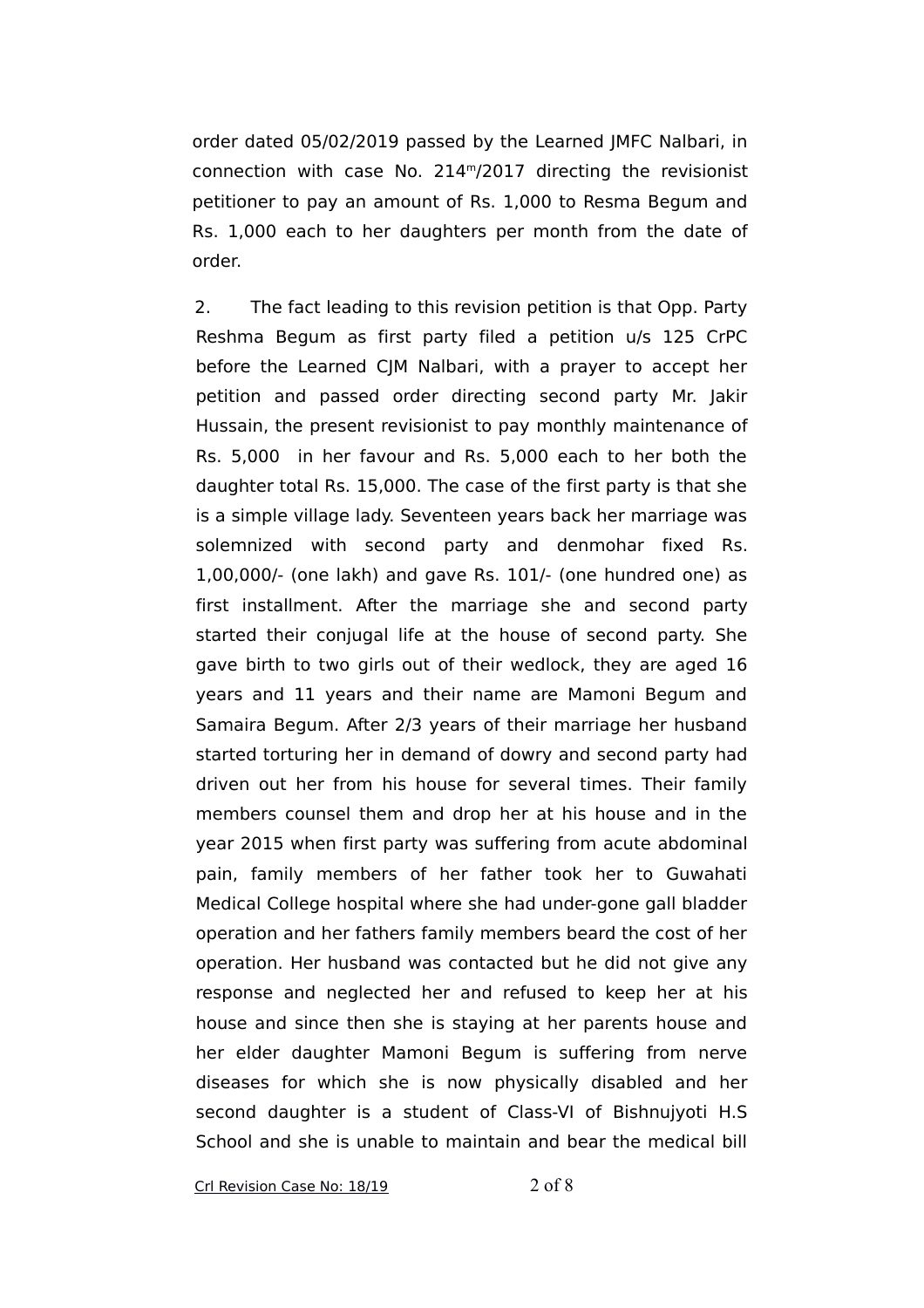of her eldest daughter and second party is not looking after them. She is unemployed whereas second party is a driver by profession earn Rs.20,000/- (twenty thousand) and apart from this second party is having landed property.

3. On receiving the court notice second party appeared before the trial court and contested the proceeding by submitting written statement wherein he denied all the statement made by the first party in her petition and stated that it is second party who bear all the medical expenses of first party and because of this he is not able to pulled up his economic condition. First party is very luxurious and self centered lady and never respected second party. She and her family member want second party to stay at first parties parents house leaving his aged mother. Second party never refused to accept first party. He is ready to accept her if she come to his house. He is earning Rs.2,000 to 3,000 per month by driving vehicle temporarily.

4. Both sides adduced evidence in support of their pleadings. Learned trial Magistrate after hearing the counsel for the parties delivered judgment directing second party to pay monthly maintenance of Rs. 1,000 per month to the first party and her daughters from the date of passing the order until first party gets re-married and daughter becomes major as per provisions of law.

5. The point for determination in this revision is whether order of maintenance granted by the learned trial court is based on proper appreciation of evidence and in accordance with the provisions of law and whether the quantum of maintenance granted is too excessive on the shoulder of second party i.e. revisionist.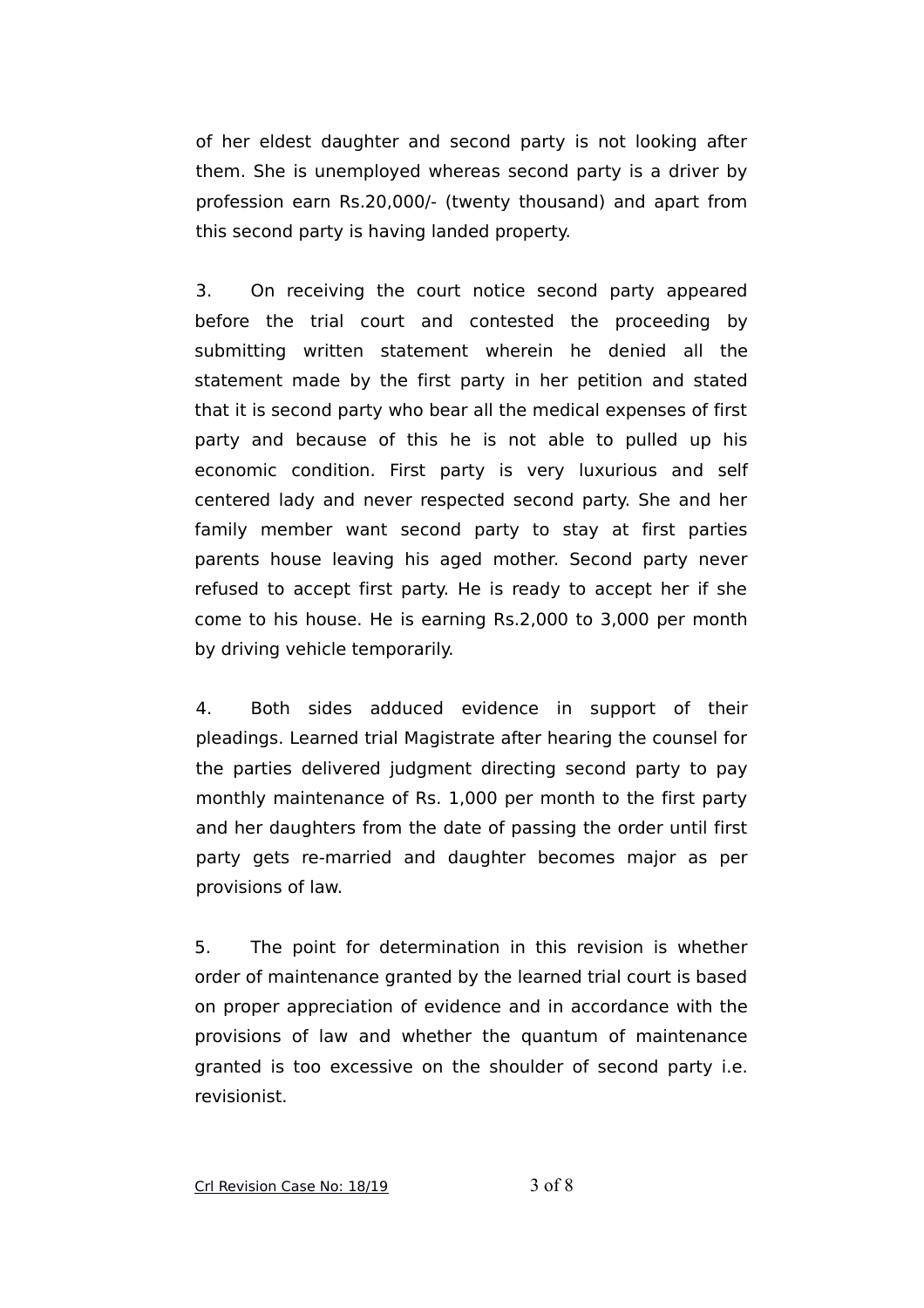6. This case is took up in the virtual courtin view of pandemic corona virus (COVID-19) disease. None represented the petitioner. I have heard learned counsel for the opp. Party through 'jitsi' platform. Learned counsel of the opp. Party submitted that learned trial court rightly granted the maintenance and second party has the capacity to pay the maintenance and first party prove that she is legally married wife of second party and second party is the father of her children and he neglect them without any just and reasonable cause and first party is unable to maintain her and her minor daughters. The learned trial court rightly delivered the judgment granting maintenance in favour of first party Resma Begum by rightly appreciating the evidence on record.

7. I have scrutinized the record to arrive at the just decision of this revision. The first party i.e. opp. Party of this revision Resma Begum adduced her evidence as PW-1. Her evidence pointed that she is married wife of second party Jakir Hussain and their marriage solemnized 17 years back and after marriage they started their conjugal life and are blessed with two children. Her witness PW-2 Samsul Haque corroborated her this statement. DW-1 is the Jakir Hussain, his evidence is that first party is his wife. Their marriage solemnized in the year 1999 and they are having two children. The first part of the section 125 CrPC is that first party is the wife of second party and second party is the father of the children of the first party is established on admission of second party/ revisionist.

8. PW-1 in her evidence stated that second party subjected her torture after drinking alcohol and did not look after her and not providing maintenance. Her elder daughter is physically disabled and younger one is studying at Class-VII. In the year 2015 she suffered from gall bladder pain and had undergone operation. Her husband did not pay a single penny for her treatment and whole cost is bear by her father. Thereafter, she

Crl Revision Case No: 18/19 4 of 8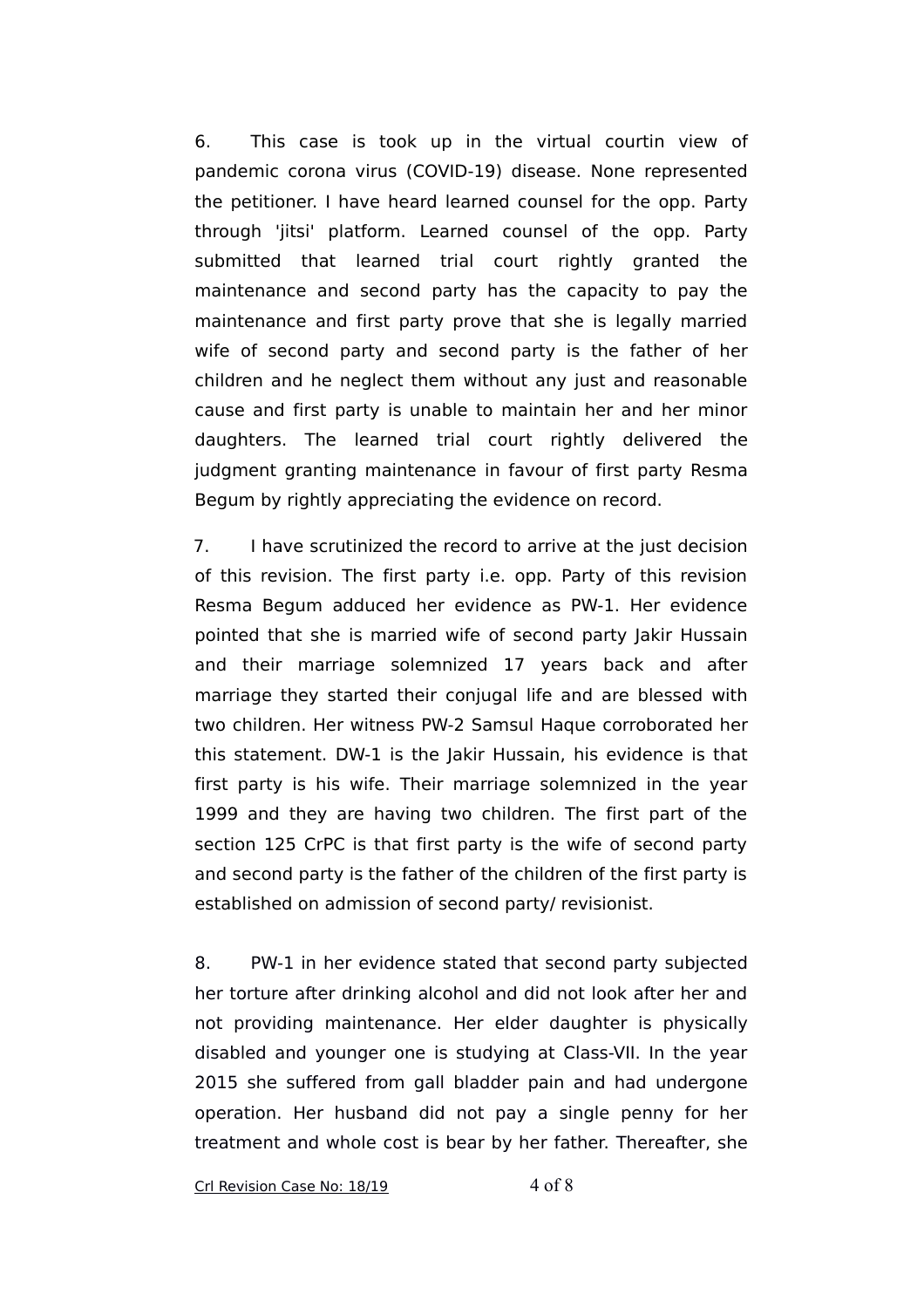is staying at her fathers house and since then he is not coming to meet her, not providing any maintenance. In cross she stated second party drinks everyday, did not provide her maintenance, did not look after her. He is a driver by profession and he does not go for work daily and torture her.

9. PW-2 Samsul Haque in his evidence stated that 1st party is his daughter and 2nd party is his son-in-law and 17 years back they got married. After marriage first party gave birth to two daughters. The elder daughter is physically disabled and the younger one studies in Class-VII. He also deposed that after 2/3 years of their marriage second party used to torture first party in demand of dowry. Second party neglected first party and did not bear any expense in her operation though he earns Rs. 20,000 per month and having landed property. 1st party has no earnings and prays for maintenance for her and her two daughters total Rs. 15,000/- (fifteen thousand).

10. DW-1 Jakir Hussain in his evidence stated that his wife want him to stay at her father's house and when he refused she left him and he denied being regular driver and drive on daily wage basis and earn Rs.3,000 to Rs. 4,000 per month. In cross he stated that he went to first party's parents house thrice after she left him. His eldest daughter is physically handicapped, his youngest daughter is studying in Class-VII, both are staying with their mother. His one brother is a cultivator and another is a service holder and all of them are staying at the same campus. His witness DW-2 deposed first party left second party without any reason. She suffered from ailment and told that she will return back after recovery of the ailment. Second party provide treatment to her and first party told him that she will return back when he will construct a house but she did not return. He stated second party is a driver by profession and second party is staying with is ailing mother. In cross stated that second party

Crl Revision Case No: 18/19 5 of 8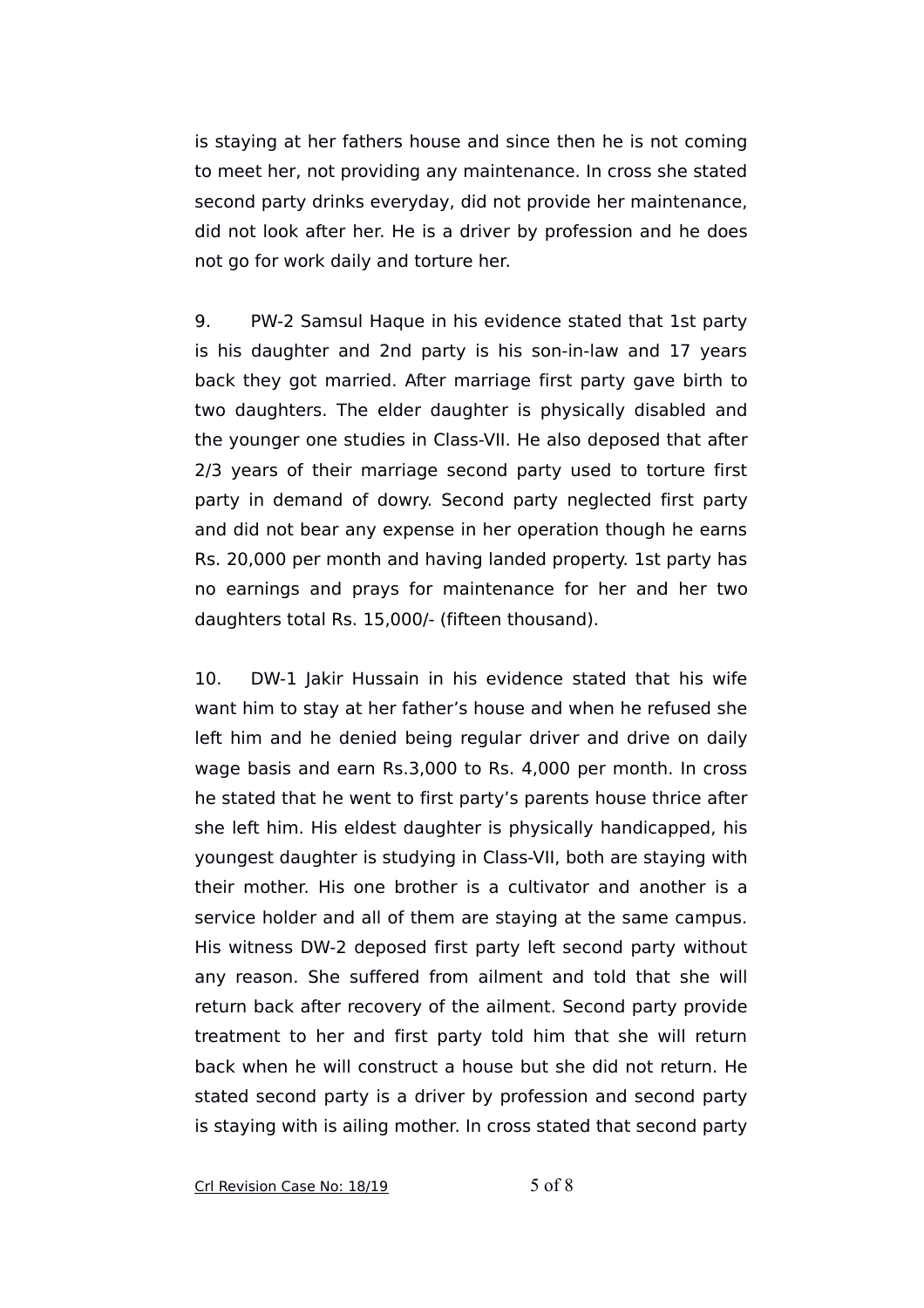is his brother-in-law and the brothers of second party is staying in the same campus but having separate kitchen and second party is driving big vehicle and his eldest daughter is physically handicapped.

7. After perusal of the evidence on record it is revealed that first party is staying with her two daughters at her father's house from 2015 after her treatment of gall bladder operation at Guwahati Medical College. Second party claim that he has provided maintenance to them but failed to produce any cogent believable evidence regarding providing maintenance to the first party and her children. It is also appeared from the statement of the parties that one of the daughter of parties is physically disabled from her childhood days and second party failed to produce any evidence to the kind of maintenance he had given to his children. The conduct of the second party clearly pointed that he refuse to maintain first party and her children without any just and reasonable case. The statement of first party pointed that second party is alcoholic, he used to drink everyday and beat her and if first party stayed at her parents house to stay away from physical violence from her husband then this cannot be termed as living separately without any just and reasonable cause. There is a cogent reason coming out from her statement of her staying at her parents house and second party without any reasonable ground refuse to maintain his wife and his children where he has both moral and legal duty of looking after his wife and children, to maintain them at par with his living standard. As second party without any just reasonable ground refuses to maintain first party and her children, she is entitled maintenance for herself and for her minor children u/s 125 CrPC and learned trial court rightly granted maintenance in her favour and for her two minor daughters after rightly appreciating the evidence on record and there is nothing to interfere with the order of granting maintenance to the first party and her children.

Crl Revision Case No: 18/19 6 of 8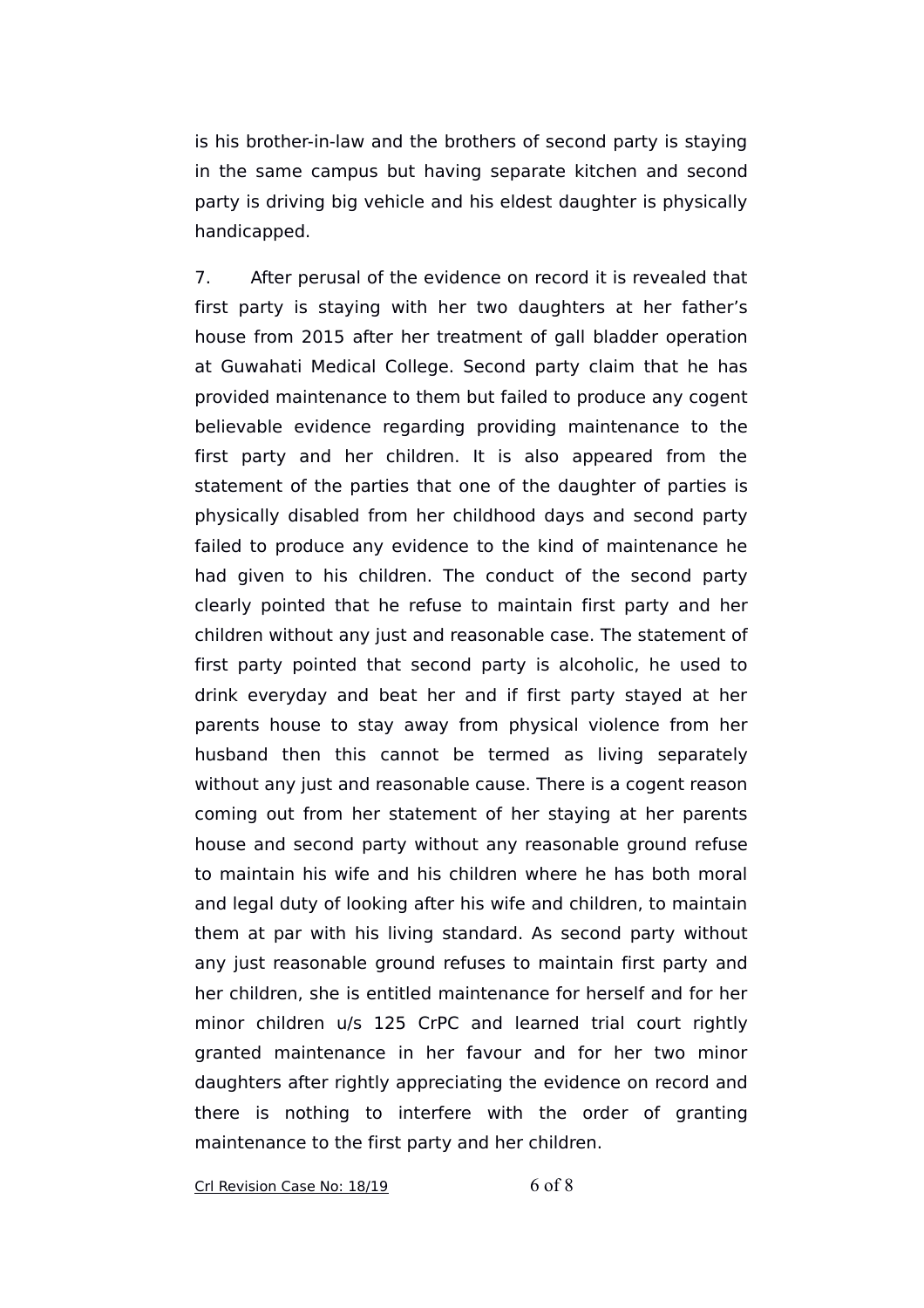8. With regard to the quantum of the maintenance it is evident that second party is driver by profession, evidence of DW-1 pointed that he is driving a big vehicles which means truck, bus etc. His all the brothers are having independent income and they are living separately having separate kitchens. His mother even if stayed with him, second party is not the only son to bear the expenses of his mother. When his other brothers are economically sound and having separate kitchen it is presumed they are also looking after their mother. His sister-inlaw adduced evidence for him that they are maintaining cordial relation and it is again strengthen that three sons are looking after the mother of second party. Learned trial court granted Rs. 1,000/- (one thousand) for first party and Rs. 1,000/- (one thousand) each for her two children per month total Rs. 3,000/- (three thousand) and he being driver by profession Rs. 1,000/- (one thousand) each to first party and his two daughters at todays price rise, education health is not a burden on him. Considering the present pricing of the essential commodities, illness of eldest child of the first party and other expenses I do not find any reason to interfere with the quantum of the maintenance granted by the learned trial court in favour of the first party and I hold that quantum of maintenance dos not require interference from this revisional court and learned trial court after appreciating all corner, income rightly fixed the quantum of maintenance. Accordingly, judgment and order of the trial court dated 05/02/2019 passed in Misc Case No.  $214<sup>m</sup>/17$ is upheld.

9. In view of my aforesaid discussion, I hold that revision being devoid of merits is dismissed, however no cost to the parties. Return LCR with a copy of judgment.